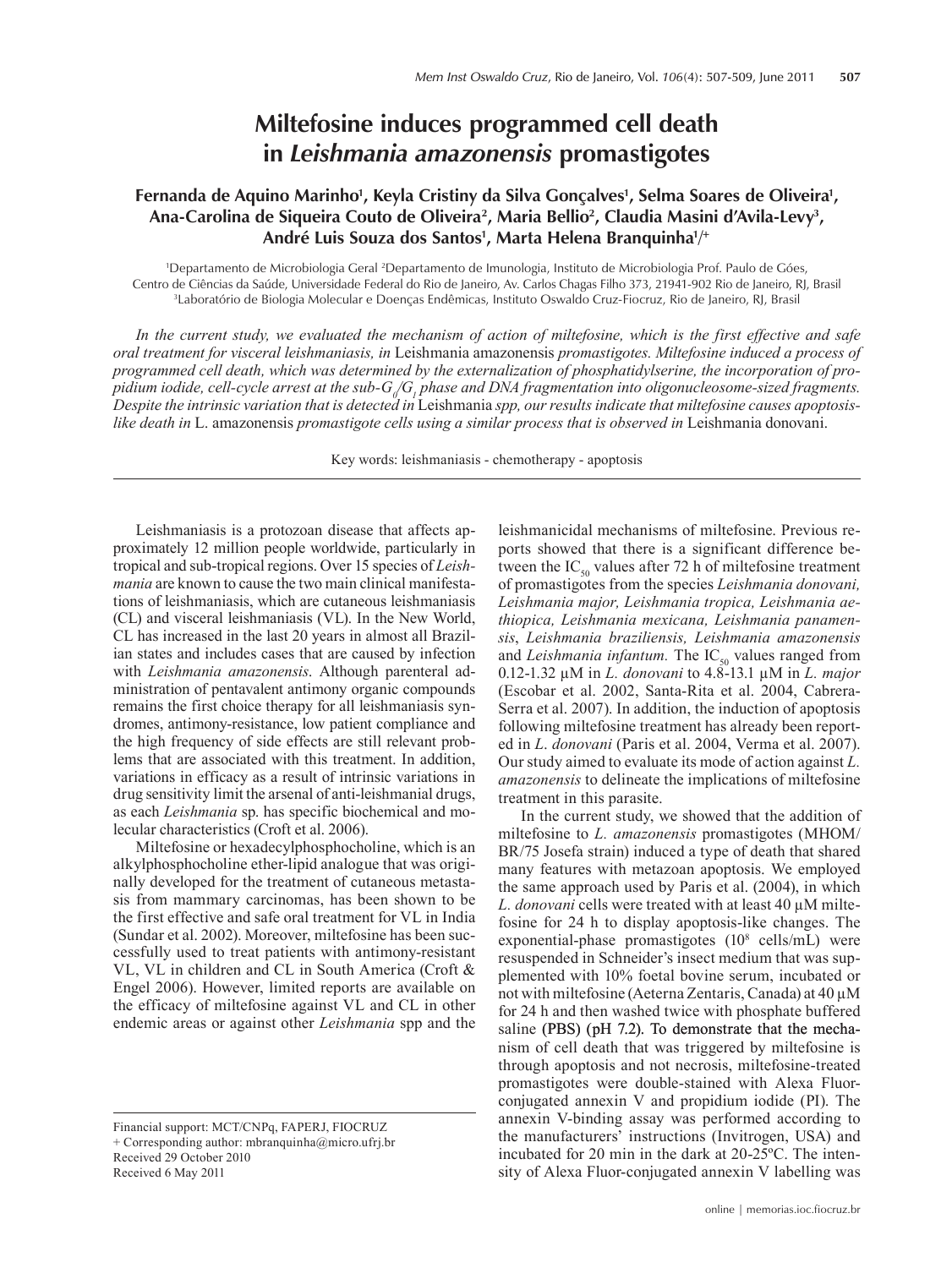recorded using a FACSCalibur flow cytometer and analysed with CellQuest software. The percentage of positive cells was assessed for each histogram. As shown in Fig. 1A, a significant percentage (15.7%) of miltefosinetreated cells stained positive for annexin V and negative for PI compared to the percentage of untreated cells (0.2%). The percentage of cells that were annexin V and PI-positive was 12.4% and the percentage of cells that were only PI-positive was 0.6%. These data suggested that miltefosine induced cell death by apoptosis, which was shown by PI incorporation and annexin V binding.

Flow cytometry analysis after PI labelling was performed to verify the number of cells in the sub- $G_0/G_1$ phase. Miltefosine-treated promastigotes were fixed in chilled methanol and incubated overnight at -20ºC. After two washes in PBS, promastigotes were resuspended in 0.5 ml of PI (10 µg/ml in PBS) containing RNase A (248 U/ml) and the mixture was incubated for 20 min in the dark at room temperature. The fluorescence intensity of PI was analysed with a FACSCalibur flow cytometer and CellQuest software. The treatment of cells with 40 µM miltefosine for 24 h induced cell-cycle arrest at the sub- $G_0/G_1$  phase (Fig. 1B). The proportion of cells was highest in this phase, which suggested that miltefosine induced DNA degradation in promastigotes.



Fig. 1: detection of externalization of phosphatidylserine and analysis of the cell-cycle status in miltefosine-treated *Leishmania amazonensis* promastigotes. Cells were incubated or not with 40 µM miltefosine for 24 h and either co-stained with annexin V-Alexa Fluor 488 and propidium iodide (PI) (A) or probed only with PI (B) and then analyzed by flow cytometry as described. These are a representative profile of at least three experiments.

To strengthen the hypothesis that miltefosine induced the apoptotic process in *L. amazonensis*, DNA fragmentation in *L. amazonensis* (108 cells) was analysed using the terminal deoxynucleotidyl transferase-mediated dUTP Nick End Labelling (TUNEL) assay with the APO-BrdU™ TUNEL Assay Kit according to the manufacturer's instructions (Invitrogen, USA). The qualitative analysis of DNA fragmentation was performed by electrophoresis with a  $1.2\%$  agarose gel (85 V for 2 h) using total genomic DNA that was extracted from untreated and miltefosine-treated promastigotes (Rotureau et al. 2005).

The treatment of promastigotes with 40  $\mu$ M miltefosine induced an increase in nuclear DNA fragmentation, which was shown by dUTP-FITC incorporation (Fig. 2A). The results suggest that the antileishmanial effect is mediated by apoptosis. In addition, DNA analysis by agarose gel electrophoresis revealed DNA fragmentation into oligonucleosome-sized fragments (in multiples of 200 bp) in promastigotes that were treated with 40 µM miltefosine for 24 h (Fig. 2B). However, untreated cells did not show any DNA fragmentation (Fig. 2B). The observation of cells that were PI-positive and annexin V-positive (Fig. 1A) and displayed a certain degree of smearing in the DNA (Fig. 2B) after miltefosine treatment indicated the possibility of necrosis-like death in later stages. This result is not surprising because cells at a very advanced stage of apoptosis resemble necrotic cells, which causes difficulties in the ability to discriminate between late apoptotic and necrotic cells (Verma et al. 2007).

Mechanisms of programmed cell death in *Leishmania*  spp are activated in response to various chemotherapeutic stimuli such as sodium stibogluconate (Pentostam), amphotericin B and meglumine antimonate (Glucantime), as well as nutrient deprivation (Lee et al. 2002). Apoptosis greatly affects the host-parasite relationship,



*mania amazonensis* promastigotes. Cells were incubated or not with 40 µM miltefosine for 24 h. In the analysis of TUNEL positivity (A), cells were fixed, stained with propidium iodide (PI) and dUTP-FITC in the presence of terminal deoxynucleotidyl transferase and RNase enzyme and analyzed by flow cytometry as described. The DNA profiles of total genomic DNA by 1.2% agarose gel electrophoresis (85 V for 2 h) are shown in B. The DNA fragments sizes are expressed in bp. The results are representative of those from three independent experiments.